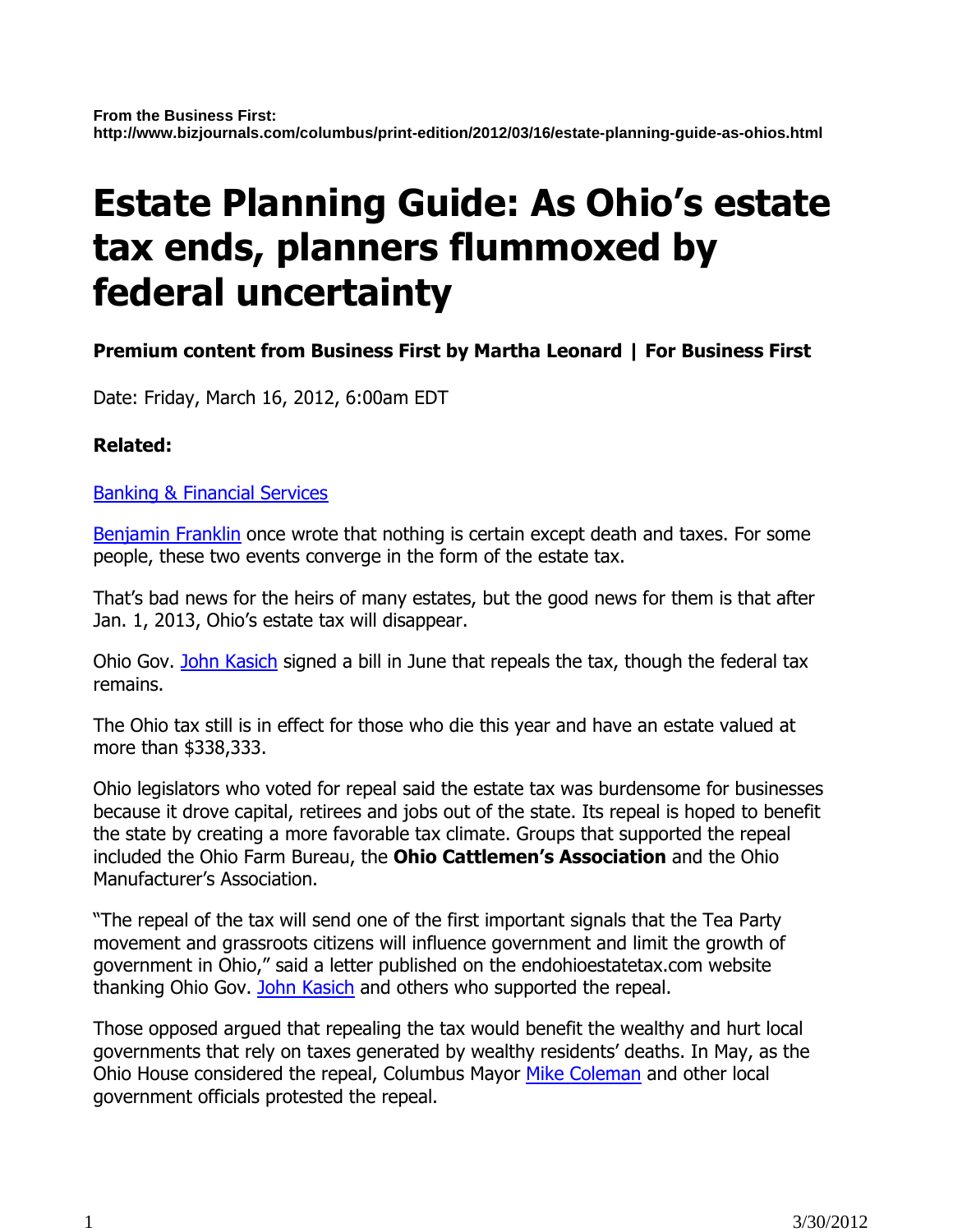#### Not so onerous

Ohio is among 22 states and the District of Columbia that currently have estate or inheritance taxes, separate from federal estate tax.

The other states with estate taxes typically exempt \$1 million or more and charge a top rate of 16 percent for estates over that amount. Six states levy just an inheritance tax, with the rate depending on the relationship of the heir to the deceased.

The tax often can impact businesses, especially small ones, because heirs may not be able to afford to pay it after the business founder passes away. That could result in a business being shuttered or sold to a larger, out-of-state corporation.

The exemption amount on Ohio's estate tax is the lowest compared with other states – \$338,333 per estate – and the 7 percent rate that's charged over that amount also is the lowest rate of any state.

Some estate planners say the low tax rate makes it more of an annoyance than a hardship to business owners.

"It was a bit onerous, but I don't think its repeal is enough to bring businesses or keep businesses here," said Tom Sigmund, a business law attorney with **Kegler Brown Hill & Ritter Co. LPA** in Columbus whose practice includes estate planning and probate. "Seven cents on the dollar is not going to make or break a business."

The bigger issue for business, in addition to the federal estate tax, is Ohio's income tax, he said. "People and businesses are gravitating to Florida because of income tax, not Ohio's estate tax."

### Impact on planning

The repeal of Ohio's estate tax hasn't yet had a big impact on the way planners are advising their clients. That's mostly because anyone who dies this year still is subject to the tax if the estate is large enough.

It's also because the federal estate tax traditionally has taken a bigger bite out of estates.

"So far, the only change I'm making is to let clients know it's coming," said Ned Segelken, a partner with **Porter Wright Morris & Arthur LLP** in Columbus, whose practice includes estate and gift planning and administration. "The state tax is small enough – the much bigger issue is the federal estate tax, which is scheduled to revert to an exemption of \$1 million with a much higher tax rate beginning in 2013."

This year, estates valued at or below \$5.12 million aren't subject to federal estate tax. Federal estate tax rates will increase in 2013 unless the law is repealed.

For 2012, the maximum estate tax rate is 35 percent. Next year that will soar to 55 percent for taxable estates greater than \$3 million.